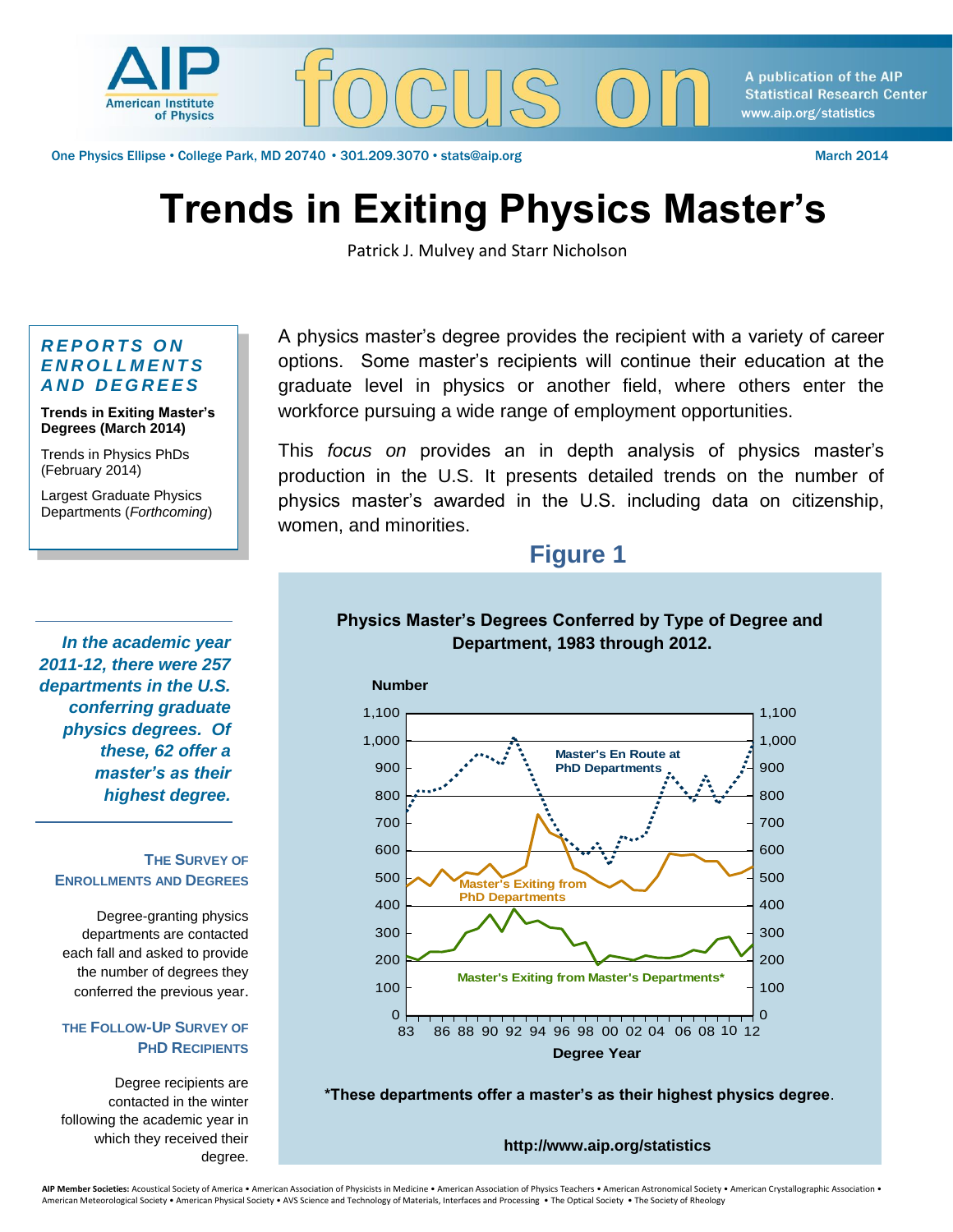# Page 2 focus on Trends in Exiting Physics Master's

Figure 1 presents trend data for two types of physics master's degrees: en route and exiting. A master's en route is an interim degree awarded to a student who is continuing on at the same PhD-granting department to pursue a physics doctorate. In recent years, the majority of physics master's degrees awarded in the U.S. were en route degrees. Not all physics PhD recipients receive an en route master's degree. This report's focus is on exiting master's degrees.

For the purposes of this report exiting physics master's degrees include degree recipients who left their current physics department with a master's. Some exiting master's will continue their graduate education in a different department at the same institution or at a different institution, possibly in physics. In the academic year 2011-12, exiting master's degree were awarded at 62 physics departments where the master's was their highest degree offered and at nearly all of the 195 physics departments that offer a PhD.

A total of 801 exiting master's were awarded in the class of 2012, 68% of them were awarded at PhD-granting physics departments. Two doctoral-granting physics departments are at military academies: Naval Postgraduate School (CA) and the Air Force Institute of Technology (OH). These two departments have very specialized master's programs that traditionally award a large number of degrees. They were responsible for conferring 5% of all exiting physics master's degrees in the class of 2012.

Exiting master's degrees are varied in the type of academic preparation they provide. Some exiting master's degrees are similar to a master's en route while others are designed to prepare individuals to enter the workforce. A master's program may be designed to prepare individuals for a career in education while others have features that provide graduates with the necessary skills for a career in industry, government, or nonprofit organizations. These career-focused master's programs exist at both PhD-granting departments and more frequently at departments where the master's is the highest physics degree offered. Many departments, regardless of the highest degree they offer, have a variety of master's programs in which students can enroll.

A *focus on* describing the career paths physics master's follow can be found on the statistical research center's website: www.aip.org/statistics.

*Departments that offer the master's as their highest physics degree averaged 4.1 exiting master's per year for the classes of 2010, 2011, and 2012 combined, where the doctoral-granting departments averaged 2.7 exiting master's.*

*Recent increases in in the number of individuals receiving a master's en route degree foretell of future increases in the number of physics PhDs awarded.*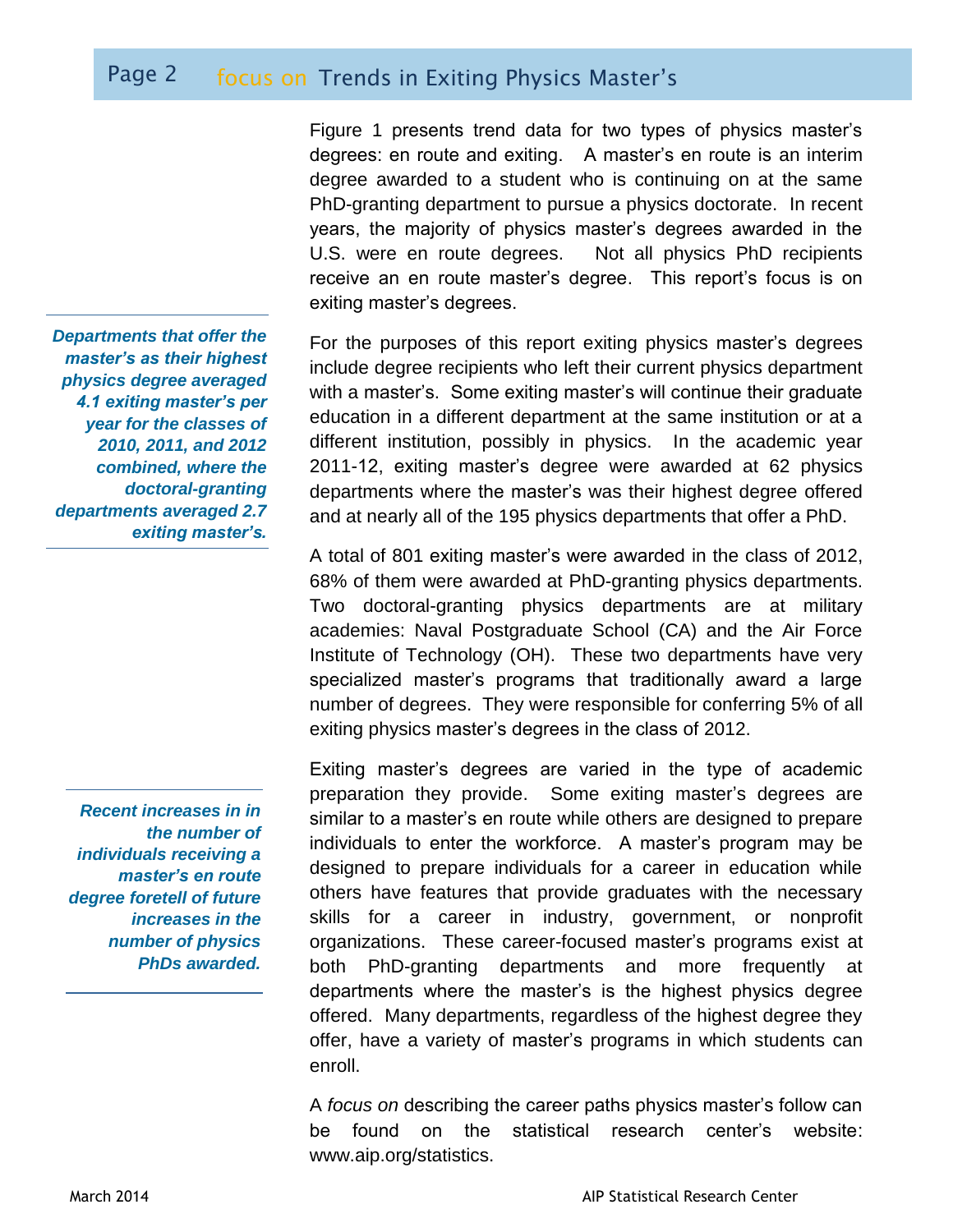Exiting master's from the combined classes 2010, 2011, and 2012 consisted of 23% women and 32% non-U.S. citizens. The non-U.S. citizens comprise a smaller proportion of exiting physics master's than they do among physics PhDs which averaged 49% non-U.S. citizens during the same 3-year period. Conversely for the combined classes of 2010, 2011, and 2012, the representation of women (23%) was higher among exiting master's than for PhD recipients (19%).

The average age for exiting master's was 28.9 with about 10% over the age of 35. Exiting master's who were U.S. citizens had a higher average age then the non-U.S. citizens, 29.2 and 28.0 respectively. In light of the fact that a physics master's can be earned in two to three years, the age data suggest that many of them may have been in the workforce before starting graduate school.

## **Table 1**

### **Demographic Characteristics of Exiting Physics Master's, Classes of 2010, 2011 & 2012 Combined.**

| <b>Sex</b>  | <b>Male</b><br>Female | 77%<br>23% |
|-------------|-----------------------|------------|
| Citizenship | U.S.<br>Non-U.S.      | 68%<br>32% |
| Average Age |                       | 28.9       |

**Note: Exiting physics master's are individuals who upon receiving their degrees leave their current departments. They include graduates from departments where the master's is the highest degree offered as well as master's leaving departments that offer a PhD.** 

#### **http://www.aip.org/statistics**

*About 10% of exiting physics master's were over the age of 35.*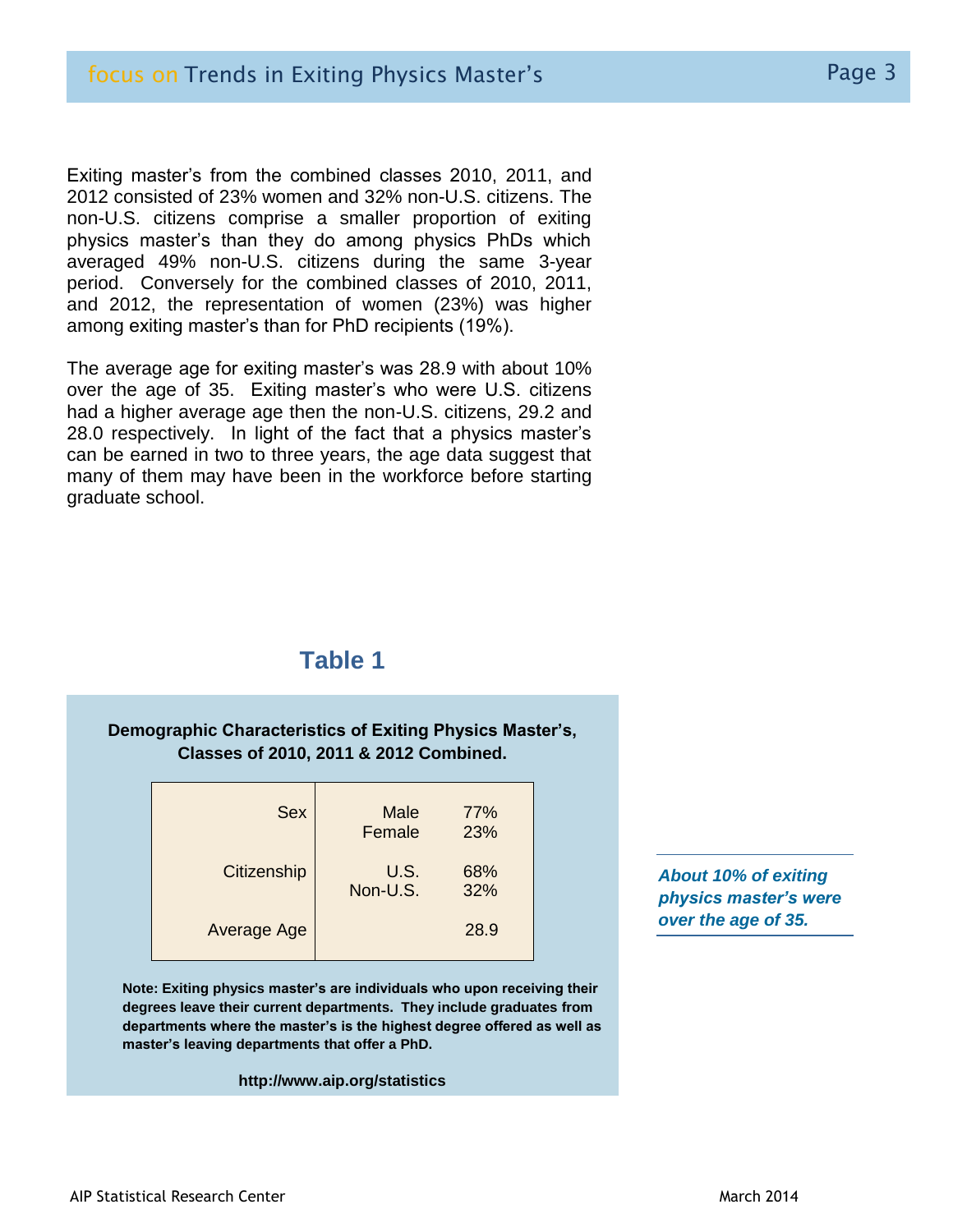# Page 4 focus on Trends in Exiting Physics Master's

## **Table 2**

#### **Education Characteristics of Exiting Physics Master's, Classes of 2009, 2010 & 2011 Combined.**

| Field of bachelor's degree:                                                                                                                                                                                                            |                                                           |  |  |  |
|----------------------------------------------------------------------------------------------------------------------------------------------------------------------------------------------------------------------------------------|-----------------------------------------------------------|--|--|--|
| <b>Physics</b><br>Engineering<br>Astronomy<br>Other                                                                                                                                                                                    | <u>%</u><br>81<br>11<br>$\overline{2}$<br>6               |  |  |  |
| Did exiting master's have a specific<br>research field or specialty?                                                                                                                                                                   |                                                           |  |  |  |
| Yes<br><b>No</b>                                                                                                                                                                                                                       | $\frac{9}{6}$<br>$\overline{67}$<br>33                    |  |  |  |
| Of those with a research specialty<br><b>Condensed Matter</b><br><b>Applied Physics</b><br>Astronomy<br><b>Materials Science</b><br><b>Medical Science</b><br><b>Nuclear Physics</b><br>Optics<br><b>Particles and Fields</b><br>Other | $\frac{\%}{13}$<br>11<br>9<br>8<br>6<br>6<br>6<br>6<br>35 |  |  |  |

**Note: Exiting physics master's are individuals who upon receiving their degrees leave their current departments. They include graduates from departments where the master's is the highest degree offered as well as master's leaving departments that offer a PhD.** 

#### **http://www.aip.org/statistics**

A large majority of exiting physics master's (81%) received a bachelor's degree in physics with a significant proportion (11%) coming into the field after studying engineering as undergraduates. About 40% of the non-U.S. citizens receiving an exiting physics master's indicated that they had completed some physics graduate study outside the U.S. prior to enrolling in a U.S. physics program.

Many physics departments give physics master's recipients the opportunity to focus on a specific research field or specialty. About twothirds of the exiting master's reported having had a specific research focus in connection with their degrees with the remainder earning a master's degree in general physics. Condensed matter was the most frequently cited research specialty but many exiting master's indicated a variety of research specialties in applied areas of physics.

*Almost a fifth of exiting physics master's received their undergraduate degree in a field other than physics.*

*Two-thirds of the exiting physics master's had a research field or specialty in connection with their degree.*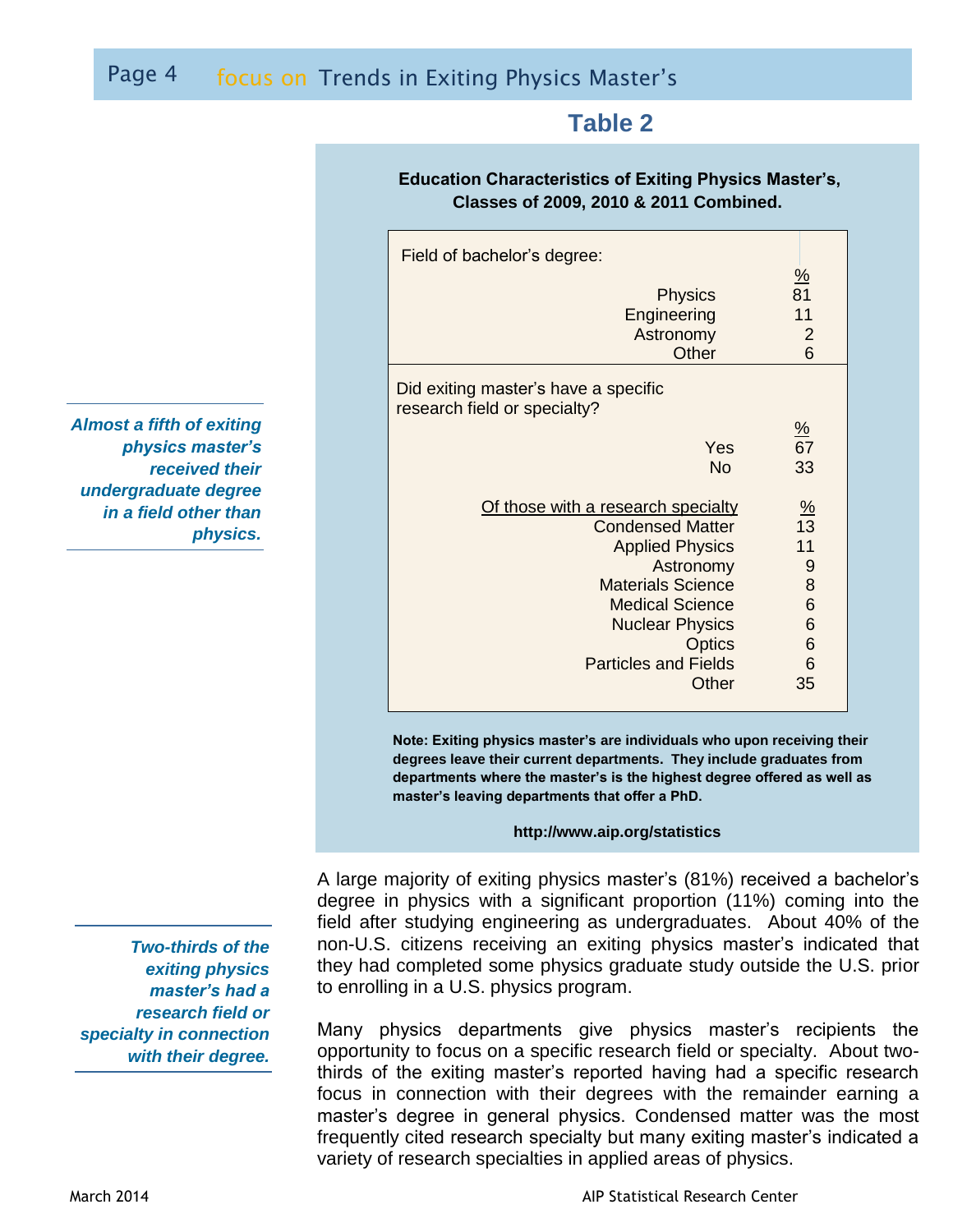African Americans and Hispanic Americans continue to be under-represented among exiting physics Master's when compared to 25-34 year olds in the U.S. population.

Historically Black Colleges and Universities (HBCUs) continue to play an important role in awarding exiting physics master's degrees to African Americans. There are 31 HBCUs that offer a physics degree; 4 of them offer a PhD and 6 offer a master's as their highest degree. These 10 departments with graduate programs represent 4% of all graduate physics programs (257) but were responsible for awarding about half of the physics master's degrees earned by African Americans in the classes of 2010 through 2012 combined.

## **Table 3**

**Race and Ethnicity of Exiting Physics Master's,**

| <b>Classes of 2010, 2011 &amp; 2012 Combined.</b> |                                    |                                                        |                                              |  |  |  |
|---------------------------------------------------|------------------------------------|--------------------------------------------------------|----------------------------------------------|--|--|--|
|                                                   | $3-Yr$<br>Average<br><b>Number</b> | Percent <sup>*</sup> of all<br><b>Physics Master's</b> | Percent of U.S.<br><b>Physics Master's**</b> |  |  |  |
| White                                             | 450                                | 58                                                     | 86                                           |  |  |  |
| Asian American                                    | 26                                 | 3                                                      | 5                                            |  |  |  |
| <b>Hispanic American</b>                          | 27                                 | 3                                                      | 5                                            |  |  |  |
| African American                                  | 18                                 | $\mathcal{P}$                                          | 3                                            |  |  |  |
| <b>Other U.S. Citizens</b>                        | 6                                  |                                                        |                                              |  |  |  |
| Non-U.S. Citizens                                 | 250                                | 32                                                     |                                              |  |  |  |
| Total                                             | 777                                | 100%                                                   | 100%                                         |  |  |  |

*African Americans and Hispanic Americans continue to be underrepresented among exiting physics master's.*

**Note: Exiting physics master's are individuals who upon receiving their degrees leave their current departments. They include graduates from departments where the master's is the highest degree offered as well as master's leaving departments that offer a PhD.** 

- **\* Percents for all master's do not add to one hundred due to rounding.**
- **\*\*Based on a three year average of 527 U.S. citizens.**

**http://www.aip.org/statistics**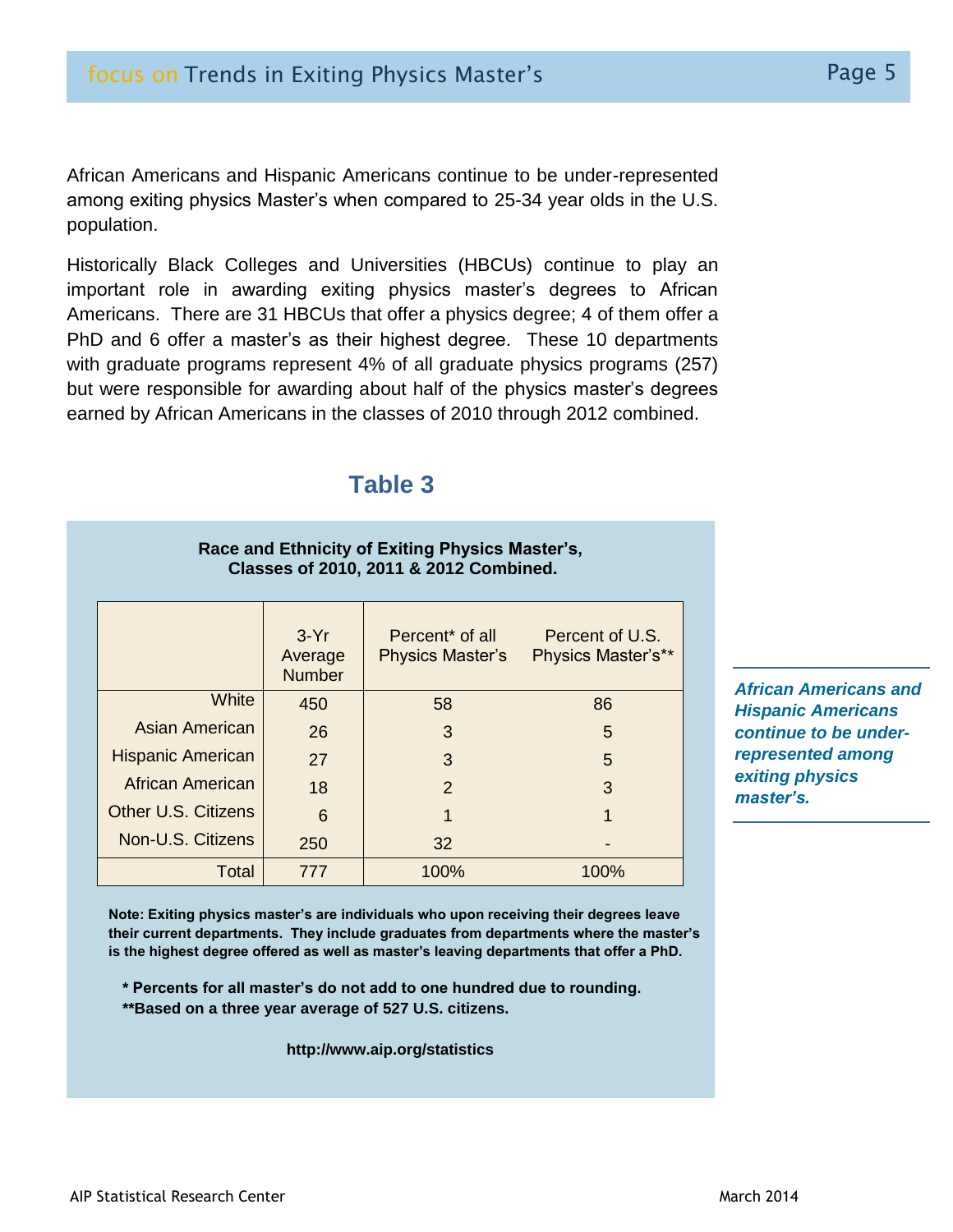

**Note: Exiting physics master's are individuals who upon receiving their degrees leave their current departments. They include graduates from departments where the master's is the highest degree offered as well as master's leaving departments that offer a PhD.** 

#### **http://www.aip.org/statistics**

The number of African Americans and Hispanic Americans receiving exiting physics master's degrees is small. Because the number of degrees conferred from year to year fluctuates considerably, the data in Figure 2 is presented using 2-year averages. During the last 10 years there has been an increase in the number of Hispanic Americans receiving exiting master's degrees. Similar gains have not been seen in the number of African Americans receiving exiting master's degrees.

*The number of Hispanic Americans receiving exiting physics master's degrees is significantly higher than a decade ago.*

# **Number of Exiting Physics Master's Earned by African Americans**

**Figure 2**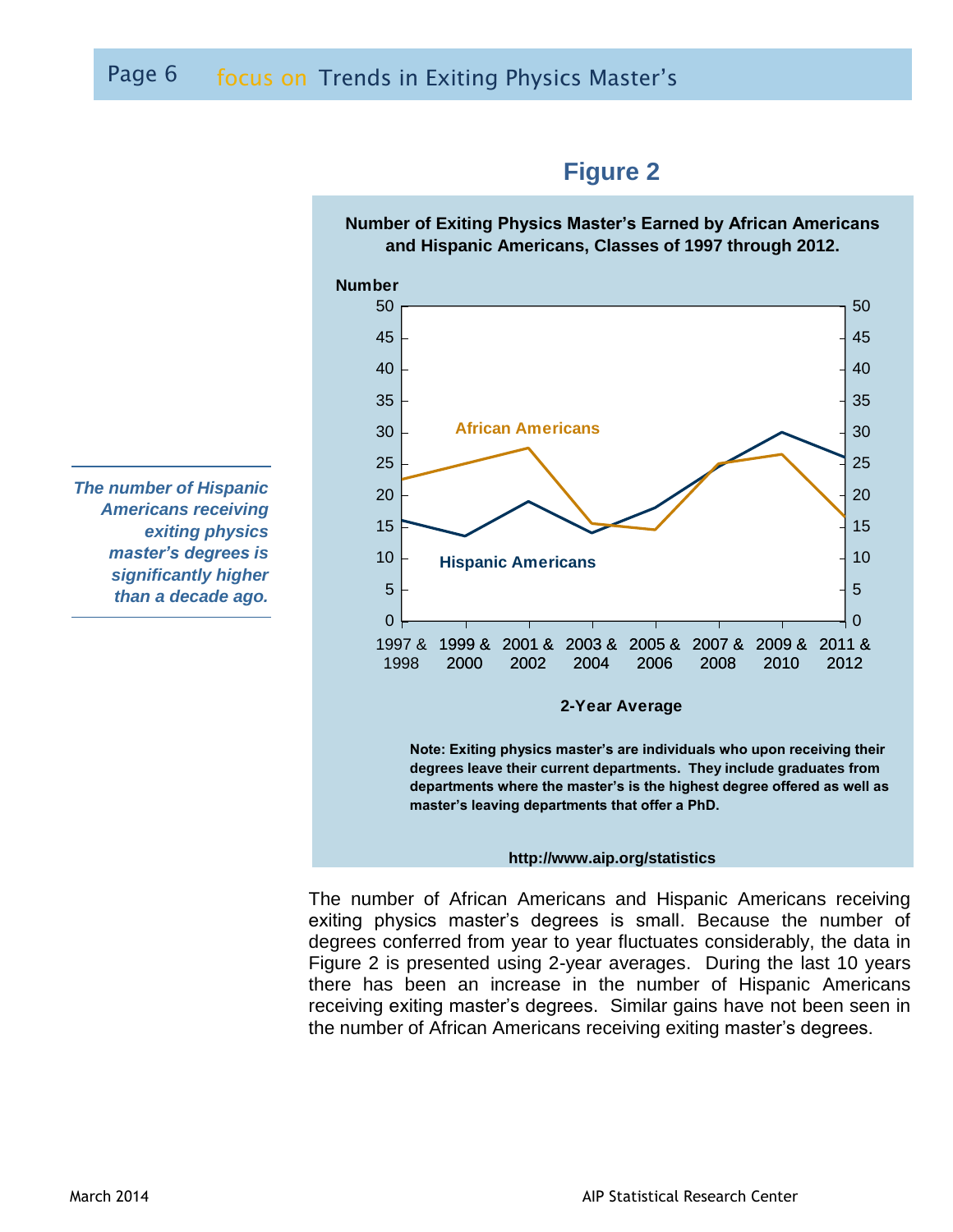The proportion of exiting physics master's degrees earned by women has fluctuated between 21 and 25 percent for the past decade. Although there has not been a recent change, the representation of women among physics master's increased significantly during the 1980's and 1990's.

## **Figure 3**



 **Note: Exiting physics master's are individuals who upon receiving their degrees leave their current departments. They include graduates from departments where the master's is the highest degree offered as well as master's leaving departments that offer a PhD.** 

**http://www.aip.org/statistics**

*The proportion of exiting physics master's degrees earned by women has stayed relatively unchanged for the last decade.*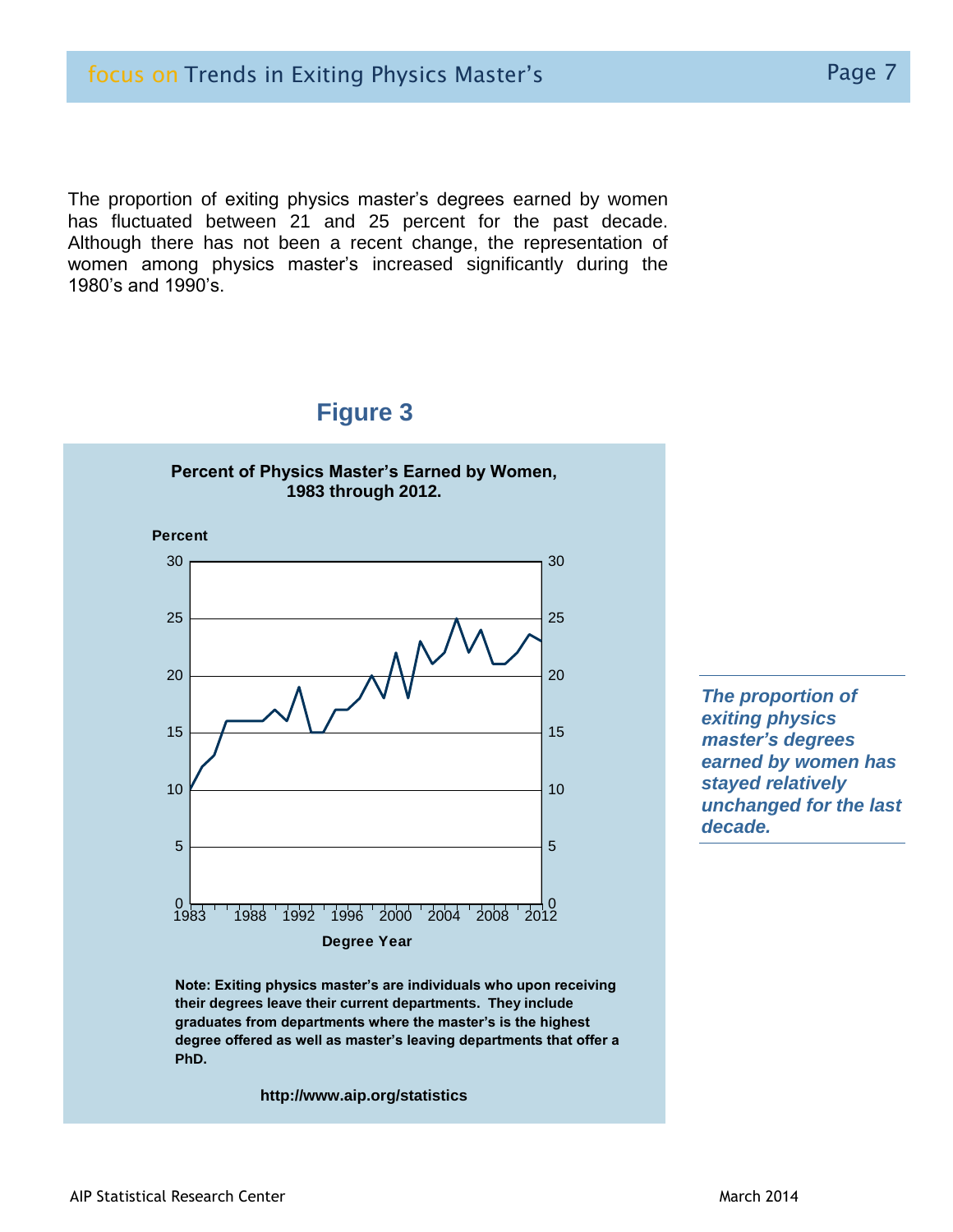|               |                               | <b>Highest Physics Degree Offered by</b><br>Department |              |  |
|---------------|-------------------------------|--------------------------------------------------------|--------------|--|
| Academic Year | <b>Total Exiting Master's</b> | Master's-granting                                      | PhD-granting |  |
| 2002-2003     | 672                           | 218                                                    | 454          |  |
| 2003-2004     | 716                           | 210                                                    | 506          |  |
| 2004-2005     | 798                           | 209                                                    | 589          |  |
| 2005-2006     | 799                           | 217                                                    | 582          |  |
| 2006-2007     | 824                           | 238                                                    | 586          |  |
| 2007-2008     | 790                           | 229                                                    | 561          |  |
| 2008-2009     | 838                           | 277                                                    | 561          |  |
| 2009-2010     | 794                           | 286                                                    | 508          |  |
| 2010-2011     | 735                           | 216                                                    | 519          |  |
| 2011-2012     | 801                           | 259                                                    | 542          |  |

## **Appendix 1. Exiting Physics Master's Degrees Conferred, Academic Years 2002-2012.**

**Exiting master's are students who left their current departments with master's degrees.**

**http://www.aip.org/statistics**